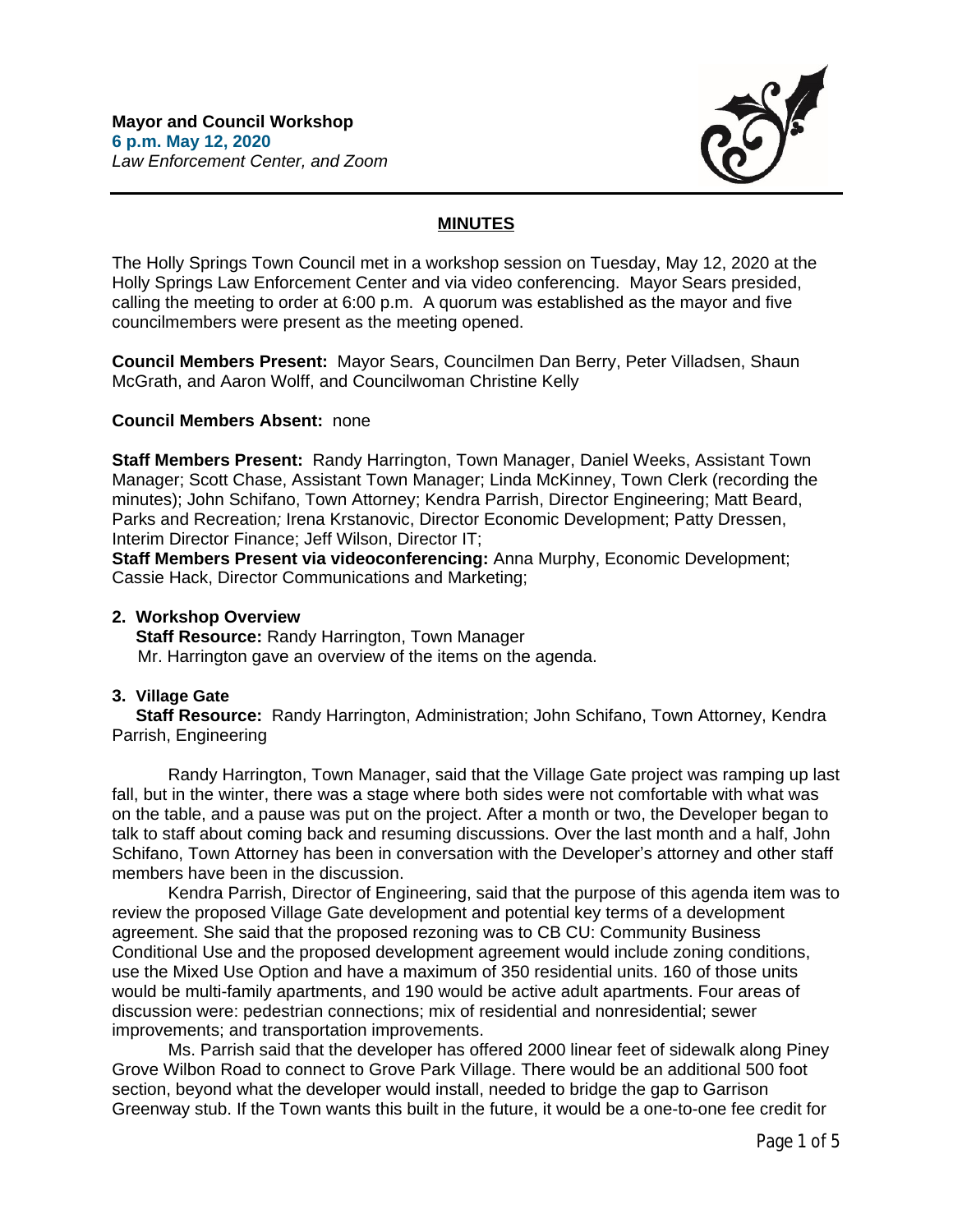the Developer to build it. The developer would pay a fee in lieu of \$105,000 towards a third lane on Highway 55 and would upgrade the existing wood signal to a decorative mast arm signal at S. Main St. at Ralph Stephens Road. The required sewer improvements were covered under other development in the area. Ms. Parrish said that 50 of the residential units would be designated by the Developer as workforce housing with rents at least 25% below market rates. The Town would allow a master meter for the 50 workforce housing units. The pedestrian connection between Tract 1 and the Stephen's property would allow EMS and pedestrian connectivity only, because that tract would be the active adult units.

Councilman McGrath asked about the sewer improvements. Ms. Parrish said the Town has put \$1.2 towards that improvement, consisting of funds paid by other developments and Town funds, and Lowe's is going to build it. Right now the Town is trying to get funds from Mungo Homes toward that improvement, but that is still in negotiations. John Schifano, Town Attorney said that Mungo is in the construction drawing stage so they are negotiating their contribution. The Developer of Village Gate is giving an addition toward the balance of residential to nonresidential, which is the benefit to the Town that would be put against the sewer improvements. Ms. Parrish said if the Town was going to make these improvements themselves, it would cost more than the \$575,000 and it would be upfront rather than over 5 to 7 years. Councilman Berry said that the STIG (Synthetic Tax Increment Grant) amount represents about half of the property tax assessment.

There was discussion about the front loading of the STIG, the cost of the infrastructure improvements, and the amount of the investment this developer would build, and the one-to-one reduction of Parks and Recreation fees to build the final 500 feet of greenway to connect to Garrison.

Councilwoman Kelly asked about the phasing, which parts would be built first and how it would impact traffic. Ms. Parrish said that Tract 1 and 2 would be built and the signal would go in prior to Tract 3. So active living and commercial would go in with the signal which would help with capacity. The through lane and right turn lane will be built with Tract 1 and 2; the third lane on the bypass would come in with Tract 3. From a TIA stance, they will be accommodating that concern and it would usually be frontloaded.

Councilman Villadsen asked when the 20 year workforce housing timeline kicked in during the development process. Mr. Harrington said that presumably that would be upon Certificate of Occupancy of the apartments. Councilman McGrath asked what the continuing approval process would be and whether Council would see this project again. Mr. Harrington said that if Council expressed a desire to move on, staff proposes to have them come right back into the process at the point where they paused. The next step would be to come back to Council with a more formal development plan, PUD, rezoning, etc. Ms. Parrish said that after that, Council would start to see site specific development plans one at a time.

Consensus of Council was to move forward with this project.

## **4. Simple Recycling Overview**

### **Staff Resource:** Matt Beard, Parks and Recreation

Matt Beard, Parks and Recreation, introduced Dennis Wise, Senior Vice President of Waste Zero who wished to address the Council regarding their Simple Recycling Curbside Textile Recycling Program. Mr. Wise explained that the Simple Recycling program collected and recycled textiles and small household items at no cost to the consumer or the Town. The Town would be paid for every ton of textiles collected. He explained how the collection was coordinated with recycling day, that residents would put out bags of clothing and other textiles to be recycled next to their recycling bins and the Simple Recycling trucks would collect them.

Councilman Wolff asked Mr. Wise since Apex is the Town's closest neighbor, could he give any idea on how that is going, how much money Apex has saved, or any statistics. Mr. Wise said that Apex is performing very well. The amount of money to be generated depends on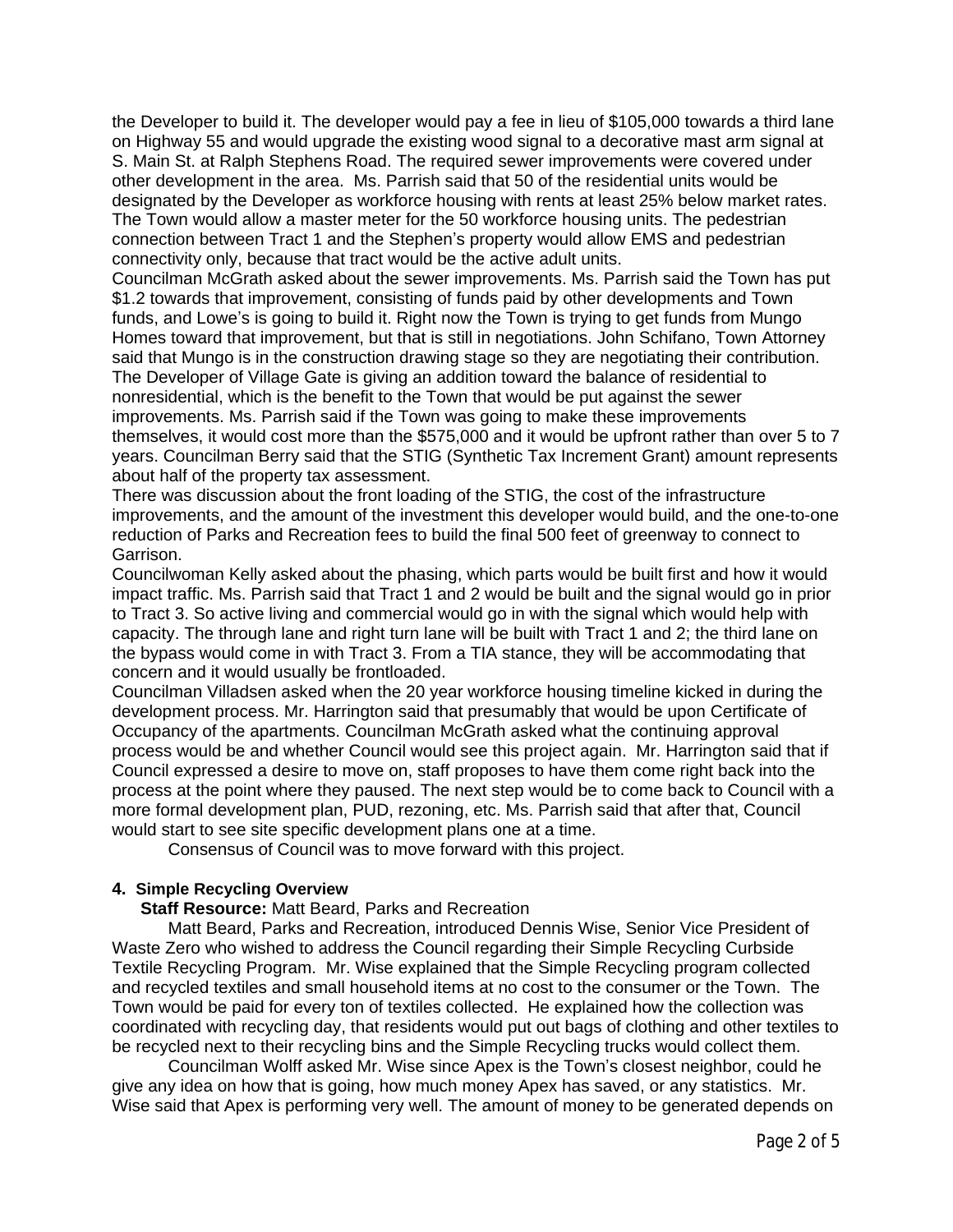what Simple Recycling can do coming out of COVID19, with many of their hubs closed. It's not a lot of money, but it decreases the tipping fees because it reduces the tonnage of waste. Councilman Wolff asked how much training is involved with drivers and waste staff. Mr. Wise said not much at all. It's a Galaxy tablet, not an iPad, and the app simply involves pushing a button. Mr. Harrington said that GFL does the Town's collection. He thinks they also service Apex. He asked if GFL do the tablets. Mr. Wise said Apex is under the old model without the GPS because they have been in the program a long time. But they would work with GFL to get the tablets in place. Mr. Harrington asked if they work with GFL or other private haulers in other municipalities. Mr. Wise said they have not. Their other municipalities are self-collecting. Mr. Wise suggested that they might coordinate with yard waste pickup, which is self-collected.

Councilman Villadsen asked what the collection rate success was. Mr. Wise said the mission is to collect every single bag every day. Some places are more successful than others, but they have had a good success rate in the triangle area. Set out is between one and 2 percent, so there aren't orange bags out all the time. This program is 100% directed to cut down the amount of textiles that are put in the trash. They do not cut down on the number of donations to charities. This is directed at people who do not do that donation. Mr. Harrington asked if there was a customer service number on the bags, and how well that

worked. Mr. Wise said there was and it routed directly to the Simple Recycling Company. Mr. Beard said that as a former resident of Raleigh he utilized the program. The first time he put out a bag they missed it, he called them, and they were easy to work with and came and got it. He spoke to people who work for the City of Raleigh who said biggest issue at the roll out of the program was pickups being missed but that has been worked out.

Mayor Sears said the Town will take it under advisement and will get back in touch with him through staff. Councilwoman Kelly expressed her support and said she does not see the down side, especially since our neighboring towns are doing it, we do not want to be the outliers not doing it. Mr. Harrington said if the Council wants to move forward, staff may need to work with GFL to see how moving forward would be. Councilman McGrath worried about GFL cooperating without charging the Town. But if the items could be collected on yard waste day, our people could do it. Mr. Beard said we might be able to work with Simple Recycling to see if there is a customer app that could report that there is a pick up instead of involving GFL.

## **5. Economic Development Incentive Tools & Downtown Development Investment (DDI) Policy Update**

 **Staff Resource:** Irena Krstanovic and Anna Murphy, Economic Development

Irena Krstanovic, Director Economic Development, said the purpose for this presentation was to discuss potential economic development incentive tools, the current DDI policy, and to recommend modifications to that policy. She said that this was related to the strategic plan priority Economic Prosperity and Diversity, Initiatives 1.1 and 2.1, regarding the types of businesses Holly Springs would like to attract, and the creation of a vibrant downtown center, and Responsible and Balanced Growth Initiative 2.1, regarding the balance of residential to nonresidential tax base. She outlined the potential framework for new Economic Development Incentives policy, showing which tools were previously used and which would be new, and gave an overview of past public investments.

Councilman McGrath said that for projects that are moving the needle towards the 70/30 ratio of residential/nonresidential, he supports using STIG and BIG (Business Investment Grant). Councilman Wolff asked if we are using taxpayer money, what are the best ways to meet these goals? When we lose a project, are we losing it because other municipalities offer BIG or STIG, or would it be better to use our money towards improving infrastructure or other things that would bring businesses to us? Ms. Krstanovic said the flexibility to use all of these tools can make the difference to help us close the deal with a particular project. Mr. Harrington said the nuances of the BIG and STIG, they are powerful tools, but there is no money unless the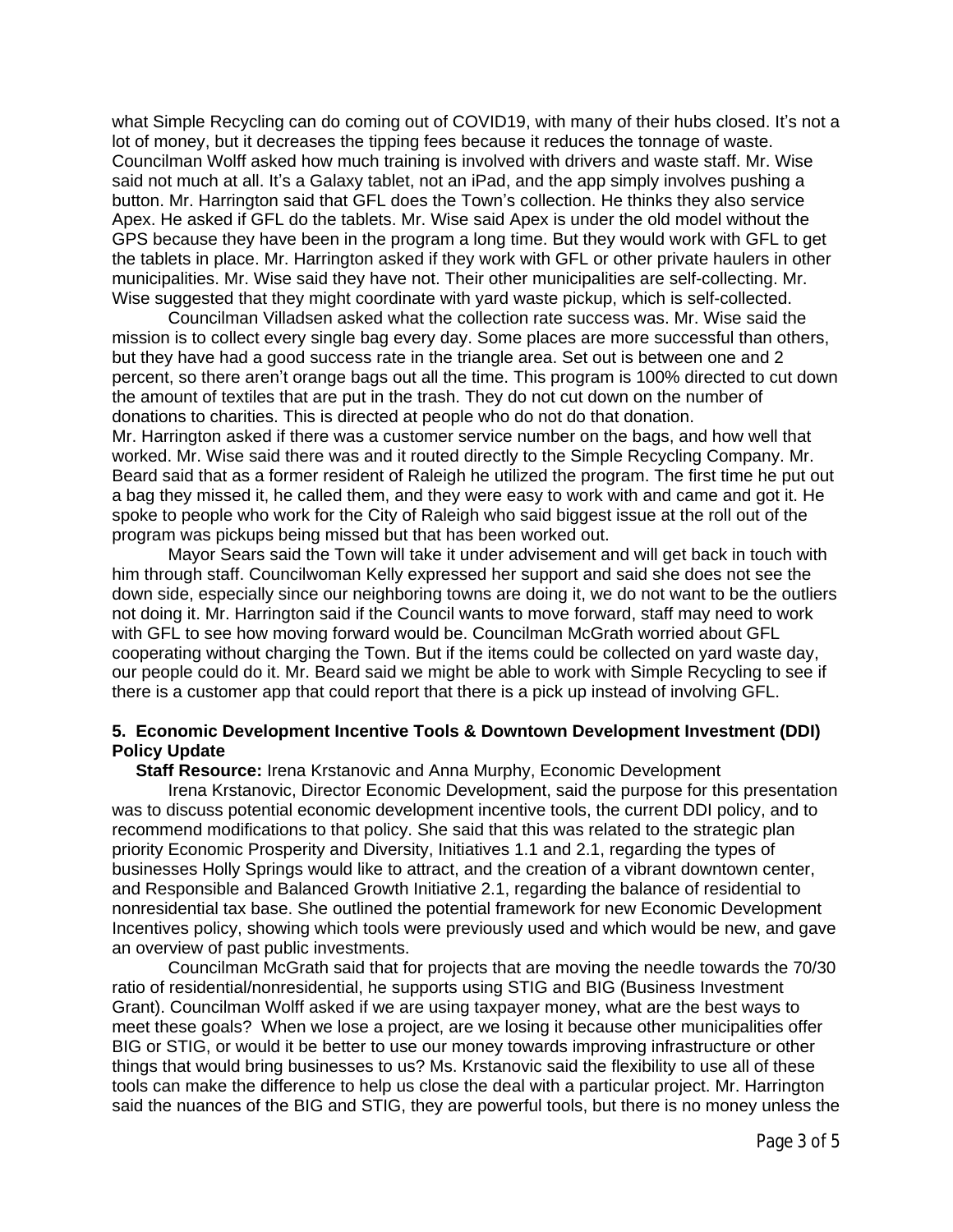project brings the improvement, because it is not Town money, unless they bring the tax value. Councilman McGrath said he agrees with Councilman Wolff, but feels that these are "setting the hook," whereas site readiness is the "bait". Ms. Krstanovic said we have a competitive advantage in that we are in Wake County, but other municipalities in Wake County do not have the land that we have and the zoning options. It comes down to some things we control and some that we do not, but these are things that we can control to bring a project to that point. Councilwoman Kelly asked if we were looking to have more structure so that there is more predictability. Mr. Harrington said yes, for staff in negotiating and conveying to developers what our policy is, two, for developers to know what to expect, but also to give some flexibility to bring in a project. And that there is transparency.

Councilwoman Kelly suggested that there be a more frequent review and Council signoff on this policy. Councilman Wolff said that this would be a great time to get creative with what we incentivize. Wake County has a plan that bases incentives on whether benefits are offered to employees, or if a company pays a living wage. We want to incentivize employers that we want. Ms. Krstanovic said we do use incentives like this that based on average salary of the jobs brought, etc.

Ms. Krstanovic outlined pubic investment that has already been made, the current Village District boundary and the current policy goals for the Downtown. She stated that some of these goals have been met (specifically catalyst projects) and others are ongoing. She outlined the reasons for the proposed policy changes, including a lack of available funds, the application timeline, conversions versus new construction, the need for the level of investment to match performance criteria, and the adjustment of goals to match the current situation. Proposed new policy goals would be to attract tech-focused businesses, entrepreneurship, healthcare, arts & culture, innovation, and hospitality. The proposed changes would include making conversions eligible for fee waiver and infrastructure reimbursement; new construction eligible for fee waivers only, and to define fee waiver amount based on project performance. She contrasted this with the current policy, and explained how the proposed policy would be less subjective. She said that, if Council desired to develop a comprehensive Economic Development Incentive Policy, it could be ready for adoption in July or August.

Councilman Wolff asked why there was a challenge of conversions vs new construction. Ms. Krstanovic said that usually conversions are small businesses that are taking over an existing building, but they are being assessed the same road improvements etc. that a larger development would be asked to do, and often before they are able to open. Councilwoman Kelly said she was excited to see this work. A perspective she would like to bring, is the policy goals, making sure that the mixture is right so that the downtown doesn't die at night. She would like to see this balanced to keep the "inner downtown" vibrant and not closed at five o'clock. Ms. Krstanovic said she agrees that the balance is important and staff has put that in agreements for Town Hall Commons or The Block, keeping the ground floor 80% "active" businesses.

Councilman Wolff asked if this something staff is looking to fund in the 2021 budget. Mr. Harrington said that assuming Council wants to move forward with this policy, he would include at least \$25,000 in the budget to use for this purpose.

Councilman McGrath asked for context on the boundaries of the Village District – does it still make sense? Or do we need to look at redrawing them? And since we are not going to get the historic district designation, what emphasis should be put on historic preservation. Ms. Krstanovic said staff has been discussing this, and if we rework the policy, if we needed to redraw the boundaries they would be included in the policy. And we have considered the historic preservation, and managing those on a case by case basis to avoid putting small businesses at a disadvantage. Mr. Harrington said there could be times when a business or development wants to locate downtown and its scope doesn't meet this, and in that case we would have a separate development agreement to meet those criteria.